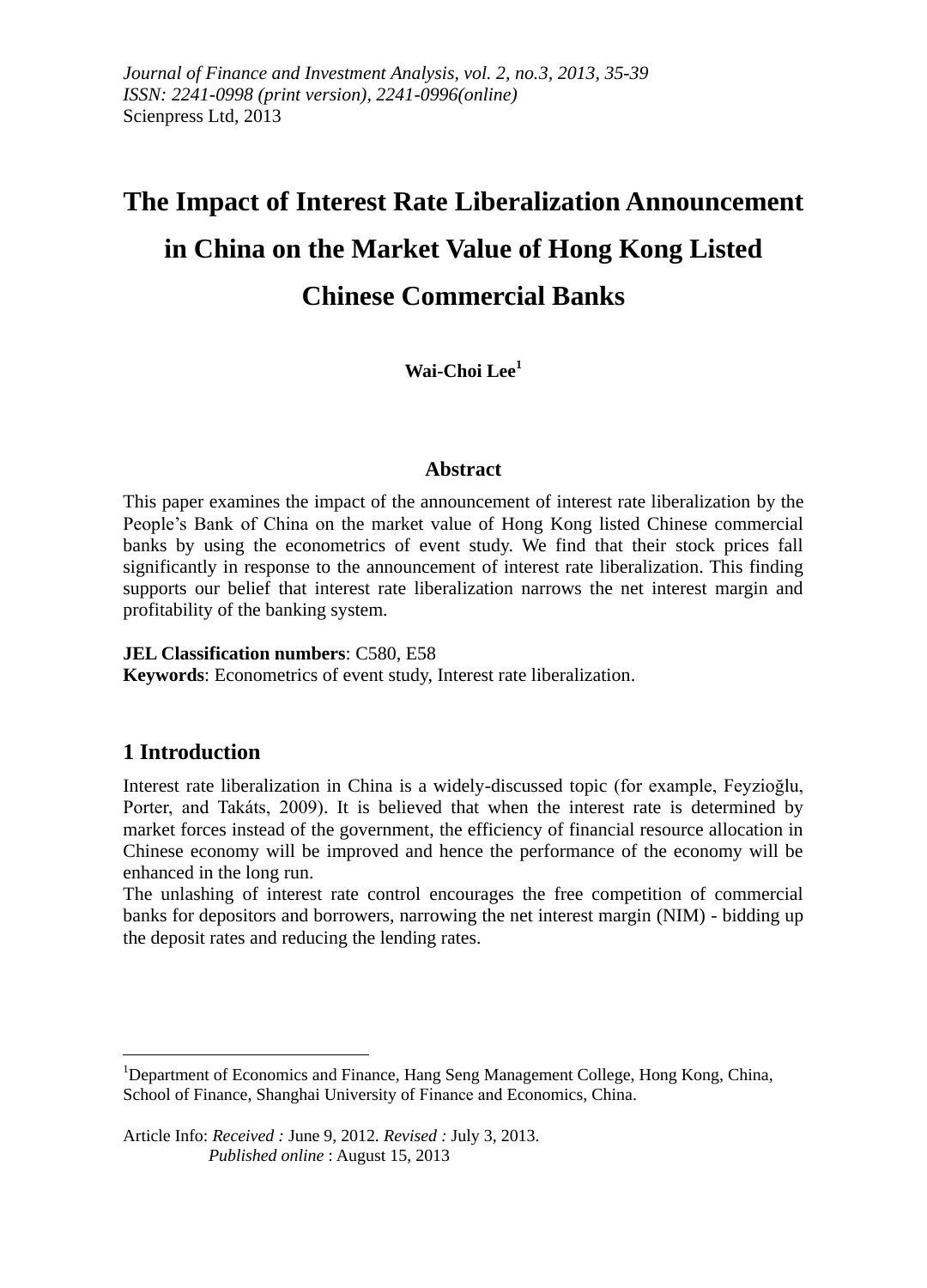As NIM contributes a major part of profits to Chinese commercial banks<sup>2</sup>, their profits and their stock prices are expected to decline.

On June 7, 2012, the People's Bank of China (PBC) announced without notice in advance that it decided to cut benchmark lending and deposit rates by the same percentage points and to expand the floating range of lending and deposit rates as of June 8,  $2012<sup>3</sup>$  Both the 1-year benchmark lending and deposit rates were cut by 0.25 percentage points, and the benchmark rates for other maturities were also reduced. Simultaneously, the PBC allowed commercial banks to set lending rates at or above 0.8 times the benchmark rates (previously the lower bound was 0.9 times the benchmark rates), and deposit rates at levels at or below 1.1 times the benchmark rates (previously deposit rates were not allowed to exceed benchmark rates). This announcement provides a signal to the public that the PBC starts to release the control of interest rate and allow the determination of interest rates by market forces.

The policy move implies that commercial banks could bid up deposit rates due to keen competition between banks and other deposit-taking financial institutions. On the other hand, they could reduce lending rates due to competition between banks for borrowers. As a result, the banking system's NIM might fall. Table 1 shows the changes in NIM before and after the policy move. In the extreme case, NIM might fall to 1.473%.

| Table 1. Two microst margin before and after the announcement on June 1, 2012 |                    |        |                       |        |                     |             |  |
|-------------------------------------------------------------------------------|--------------------|--------|-----------------------|--------|---------------------|-------------|--|
|                                                                               | Loan interest rate |        | Deposit interest rate |        | Net interest margin |             |  |
|                                                                               | $(1$ year)         |        | $(1$ year)            |        | (NIM)               |             |  |
| <b>Before</b>                                                                 | Benchmark          | 6.56%  | <b>Benchmark</b>      | 3.5%   | 3.06%               | (Narrowest) |  |
|                                                                               | Lower              | 5.904% | Upper                 | 3.5%   | 2.404%              | (Widest)    |  |
|                                                                               | bound              |        | bound                 |        |                     |             |  |
| After                                                                         | <b>Benchmark</b>   | 6.31%  | <b>Benchmark</b>      | 3.25%  | 3.06%               | (Narrowest) |  |
|                                                                               | Lower              | 5.048% | Upper                 | 3.575% | 1.473%              | (Widest)    |  |
|                                                                               | bound              |        | bound                 |        |                     |             |  |

Table 1: Net Interest Margin before and after the announcement on June 7, 2012

Source: Website of People's Bank of China (www.pbc.gov.cn)

This paper examines the impact of the announcement of interest rate liberalization in China on the market value of nine Chinese commercial banks<sup>4</sup> listed in Hong Kong stock market by using the econometrics of event study. It is believed that this announcement conveys the message to the public that the profits earned by Chinese commercial banks would decline. Their stock prices would fall in response to the announcement.

1

 ${}^{2}$ For example, net interest income accounted for 95.87% of the total operating income of Chongqing Rural Commercial Bank in the first half of 2012 (Chongqing Rural Commercial Bank, 2012).

 $3$  PBC, "PBC to cut RMB benchmark deposit and loan interest rates and adjust interest rate floating range":

<sup>(</sup>http://www.pbc.gov.cn/publish/english/955/2012/20120608171005950734495/201206081710059 50734495\_.html).

<sup>&</sup>lt;sup>4</sup>Namely, Agricultural Bank of China, Bank of China, Bank of Communications, Industrial and Commercial Bank of China (ICBC), China Construction Bank, China Merchants Bank, China Minsheng Bank, CITIC Bank International, and Chongqing Rural Commercial Bank.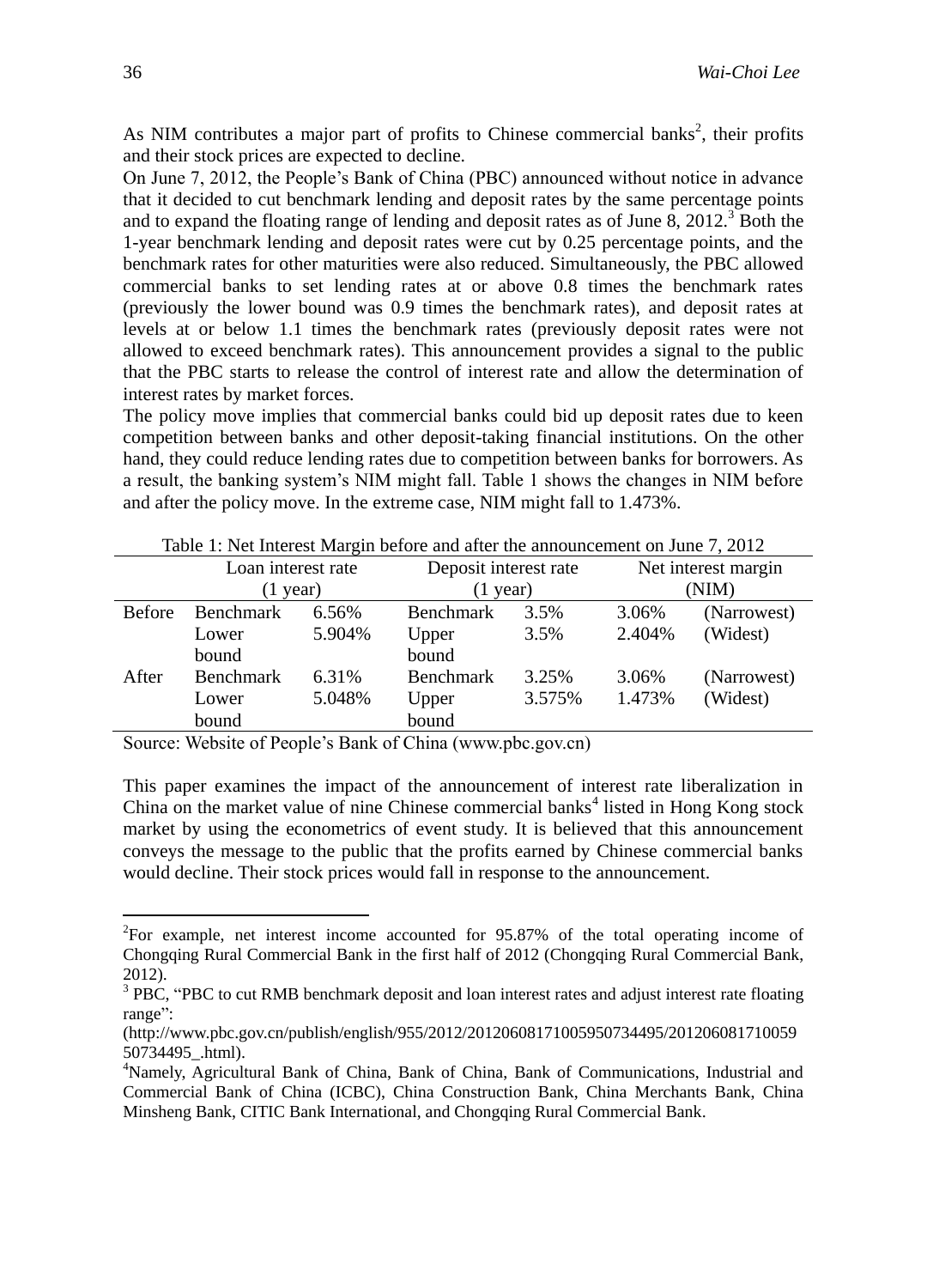A similar study is conducted by Kwan (2003) who examines the effects of a series of events leading up to the deregulation of deposit interest rates in Hong Kong on the market value of banks in Hong Kong. All the evidence suggests that banks earned rents from deposit interest rate rules, and deregulation would lower these rents and hence bank market values. On average, the total abnormal return due to interest rate deregulation was around negative 4 percent.

The rest of the paper is organized as follows. The data and methodology are discussed in Section 2. Results of event study are studied in Section 3. Section 4 concludes this paper.

#### **2 Data and Methodology**

Following the standard event study approach (for example, Brown and Warner, 1985; Johnson, 1998), residual returns for each of Chinese commercial banks listed in Hong Kong stock market for an 11-day window centered on the date of the announcement are calculated. Daily expected bank stock returns are estimated using the standard market model (Fama, 1985):

$$
R_{jt} = \alpha_j + \beta_j R_{mt} + \varepsilon_{jt} \tag{1}
$$

where  $R_{jt}$  is bank j's stock return at day t,  $R_{mt}$  is stock return at day t,  $\alpha_i$  and  $\beta_i$  are a bank specific intercept and the covariance with the market respectively. The error term,  $\varepsilon_{it}$ , is assumed to have zero mean, be independent of  $R_{mt}$ , and be uncorrelated across firms. Rearranging the terms in (1), the estimated residual return for any stocks predicted from the model is equal to:

$$
\hat{\varepsilon}_{jt} = R_{jt} - \hat{\alpha}_j - \hat{\beta}_j R_{mt}
$$
\n(2)

The residuals from (2) are used to test the competing hypothesis relating to interest rate liberalization. The ordinary least square estimates,  $\hat{\alpha}$  $\hat{\alpha}$  and  $\hat{\beta}$ , are estimated using daily

stock returns from days –100 to –25 relative to the announcement date. The test statistic is the ratio of the day t mean excess return to its estimated standard deviation; the standard deviation is estimated from the time-series of mean excess returns. The test statistic for any day t is equal to:

$$
\bar{\varepsilon}_t / \hat{S}(\bar{\varepsilon}_t) \tag{3}
$$

where:

$$
\overline{\varepsilon}_{t} = \frac{1}{N} \sum_{i=1}^{N} \varepsilon_{it}
$$
\n
$$
(4)
$$

$$
\hat{S}(\hat{\varepsilon}_t) = \sqrt{\sum_{t=100}^{-25} \frac{(\bar{\varepsilon}_t - \overline{\omega})^2}{75}}
$$
\n
$$
(5)
$$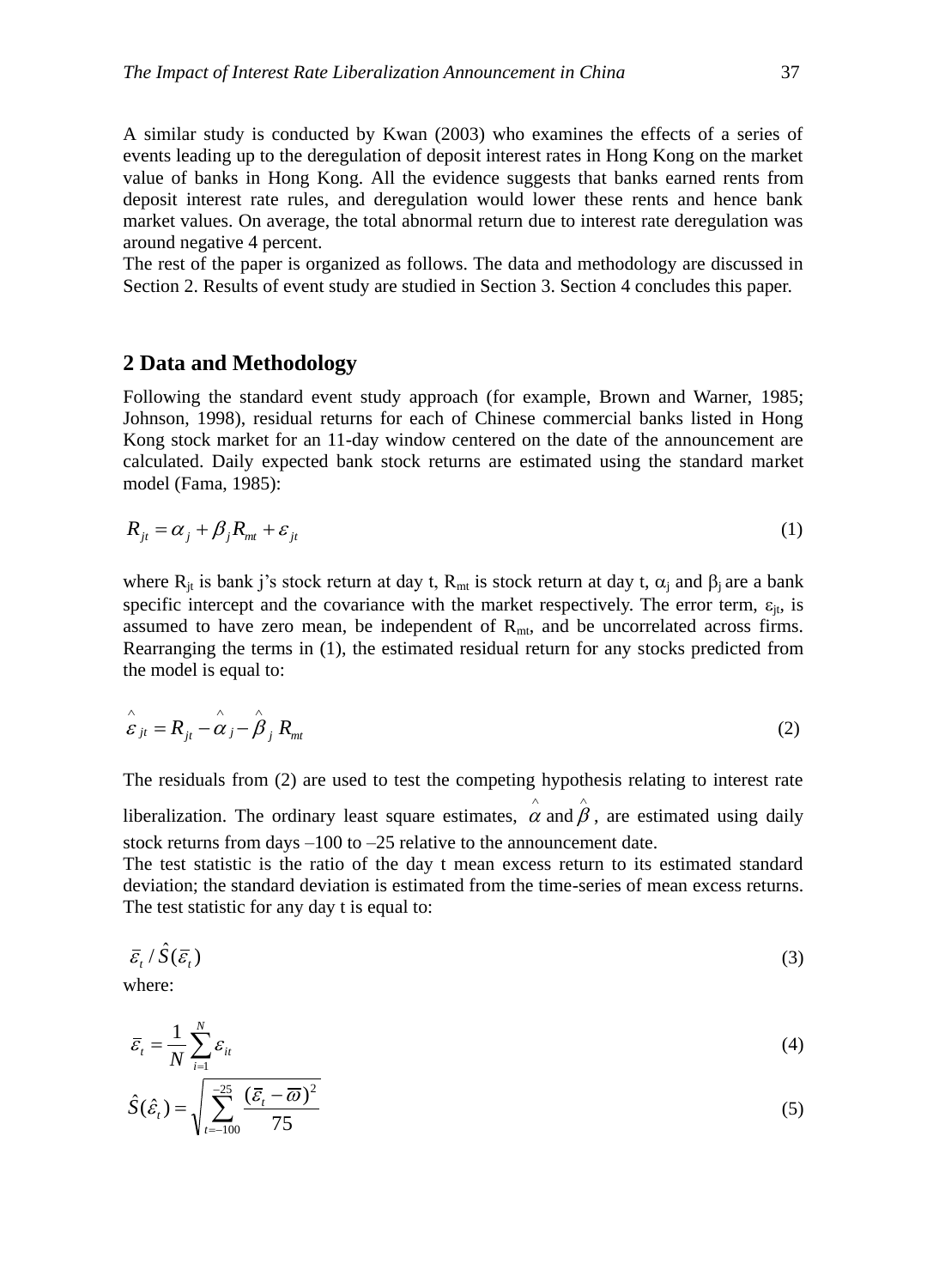$$
\overline{\omega} = \frac{1}{76} \sum_{t=-100}^{-25} \overline{\varepsilon}_t \tag{6}
$$

and N equals the number of banks.

Daily stock returns for all nine listed Chinese commercial banks in Hong Kong stock market are obtained from Bloomberg. The daily returns of the Hang Seng Stock Index are used as a proxy for the market return.

# **3 Event Study Results**

Table 2 reports the mean residual daily returns from the market model for an eleven-day period surrounding the announcement on June 7, 2012. The sample consists of nine Chinese commercial banks listed in Hong Kong stock market. The mean residual returns are negative from day  $-2$  to day  $+4$ . The mean residual returns on day  $+1$  and day  $+2$  are statistically significant at the 5% level. We can conclude that the announcement of interest rate liberalization reduces the market value of Hong Kong listed Chinese commercial banks. This impact is statistically significant after the announcement.

| Day Relative to the      | <b>Mean Residual Return</b> | <b>Test Statistic</b> |
|--------------------------|-----------------------------|-----------------------|
| <b>Announcement Day</b>  |                             |                       |
| $(Day 0 = 7$ June, 2012) |                             |                       |
| $-5$                     | 1.3005%                     | 1.8198                |
| $-4$                     | $-0.1277\%$                 | $-0.1787$             |
| $-3$                     | 0.0396%                     | 0.0554                |
| $-2$                     | $-0.1631%$                  | $-0.2283$             |
| $-1$                     | $-1.2440%$                  | $-1.7407$             |
| $\boldsymbol{0}$         | $-0.7442\%$                 | $-1.0413$             |
| $+1$                     | $-3.0635%$ **               | $-4.2868$             |
| $+2$                     | $-1.7756\%$ **              | $-2.484$              |
| $+3$                     | $-0.3169%$                  | $-0.4434$             |
| $+4$                     | $-0.4782%$                  | $-0.6691$             |
| $+5$                     | 0.5438%                     | 0.7609                |

Table 2: Mean residual returns and standard deviations for an 11-day period surrounding the announcement on June 7, 2012

\*\* Indicate significance at the 5% level

### **4 Conclusion**

On June 7, 2012, the People's Bank of China (PBC) announced without notice in advance that it decided to expand the floating range of lending and deposit rates as of June 8, 2012. This announcement provides a signal of the commencement of interest rate liberalization in China to the public. This paper uses the event study methodology to examine the impact of the announcement of interest rate liberalization in China by PBC on the market value of Hong Kong listed Chinese commercial banks. We find that their stock prices fall significantly in response to the announcement by PBC. This finding supports the belief